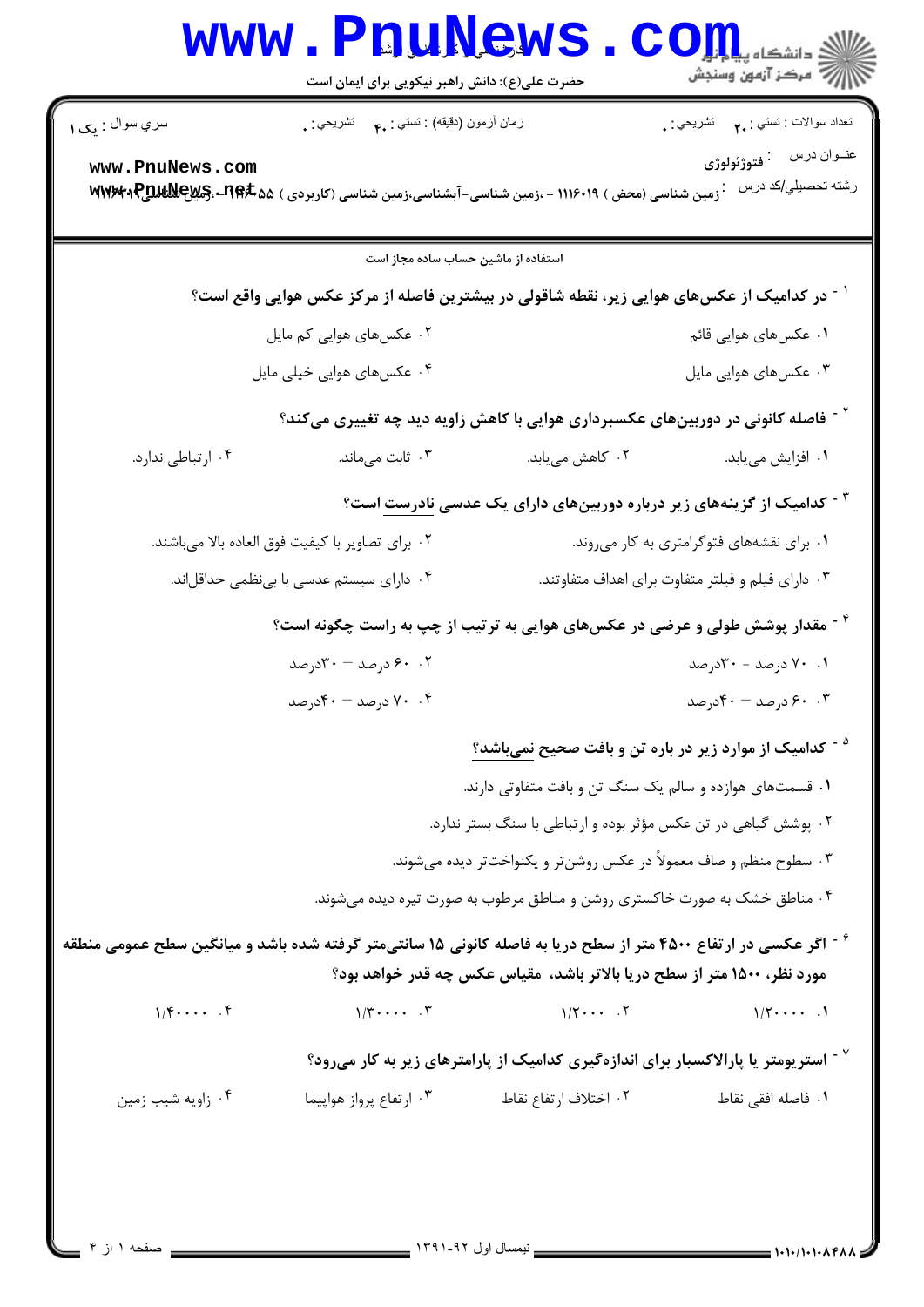## WWW. PnuNews. Com

| سري سوال <sub>: ۱</sub> پک                                                                                                  | زمان أزمون (دقيقه) : تستي : ٩. تشريحي : .                       |                                                                                             |  | تعداد سوالات : تستي : . <b>م</b> تشريحي : <sub>.</sub> |  |
|-----------------------------------------------------------------------------------------------------------------------------|-----------------------------------------------------------------|---------------------------------------------------------------------------------------------|--|--------------------------------------------------------|--|
| www.PnuNews.com                                                                                                             |                                                                 |                                                                                             |  |                                                        |  |
| زمین شناسی (محض ) ۱۱۱۶۰۱۹ - ،زمین شناسی-آبشناسی،زمین شناسی (کاربردی ) MWM:4 Pull Mey S. • 118 £.                            |                                                                 |                                                                                             |  | رشته تحصيلي/كد درس                                     |  |
|                                                                                                                             |                                                                 |                                                                                             |  |                                                        |  |
|                                                                                                                             |                                                                 | <sup>۸ -</sup> کدامیک از موارد زیر درباره بزرگبینی عمودی صحیح است؟                          |  |                                                        |  |
| ١. اگر مقياس عمودى عكسها بيش از مقياس افقى آنها باشد، بزرگبينى منفى است.                                                    |                                                                 |                                                                                             |  |                                                        |  |
| ۰۲ اگر مقیاس افقی عکسها بیش از مقیاس عمودی آنها باشد، بزرگبینی مثبت است.                                                    |                                                                 |                                                                                             |  |                                                        |  |
| ۰۳ اگر مقیاس عمودی عکسها بیش از مقیاس افقی آنها باشد، بزرگبینی مثبت است.                                                    |                                                                 |                                                                                             |  |                                                        |  |
| ۰۴ اگر مقیاس افقی عکسها برابر مقیاس عمودی آنها باشد، بزرگبینی منفی است.                                                     |                                                                 |                                                                                             |  |                                                        |  |
|                                                                                                                             |                                                                 | <sup>۹ -</sup> کدامیک از موارد زیر جزء متغیرهای استریوسکوپی در بزرگ <b>بینی عمودی است</b> ؟ |  |                                                        |  |
|                                                                                                                             | ۰۲ ارتفاع پرواز هواپیما نسبت به سطح دریا (H)                    |                                                                                             |  | ۰۱ فاصله بین دو عکسبرداری متوالی (B)                   |  |
|                                                                                                                             | ۰۴ فاصله دو چشم یا باز عکس (E)                                  |                                                                                             |  | ۰۳ فاصله کانونی دوربین (f)                             |  |
|                                                                                                                             |                                                                 | <sup>۱۰ -</sup> کدامیک از موارد زیر درباره بزگبینی عمودی صحیح است؟                          |  |                                                        |  |
|                                                                                                                             |                                                                 | ۰۱ بزرگبینی عمودی با فاصله کانونی دوربین نسبت مستقیم دارد.                                  |  |                                                        |  |
|                                                                                                                             |                                                                 | ۰۲ بزرگبینی عمودی با فاصله جدایی عکس ها نسبت معکوس دارد.                                    |  |                                                        |  |
|                                                                                                                             | ۰۳ بزر گبینی عمودی با فاصله دو چشم یا باز چشم نسبت مستقیم دارد. |                                                                                             |  |                                                        |  |
|                                                                                                                             | ۰۴ بزرگبینی عمودی با فاصله دید تا سطح عکس نسبت مستقیم دارد.     |                                                                                             |  |                                                        |  |
|                                                                                                                             |                                                                 | <sup>۱۱ -</sup> در کدامیک از حالات زیر، دید کاذب یا سودوسکوپی حادث میشود؟                   |  |                                                        |  |
| ۰۱ وقتی زوج عکسها ۱۸۰ درجه چرخانده شده باشند.                                                                               |                                                                 |                                                                                             |  |                                                        |  |
| ٠٢ وقتى سايه عوارض متوجه استفاده كننده باشد.                                                                                |                                                                 |                                                                                             |  |                                                        |  |
| ۰۳ وقتی که فاصله دید تا سطح عکس تغییرات زیادی داشته باشد.                                                                   |                                                                 |                                                                                             |  |                                                        |  |
|                                                                                                                             |                                                                 |                                                                                             |  | ۰۴ وقتی که باز عکسها تغییرات زیادی داشته باشد.         |  |
| <sup>۱۲ -</sup> اگر ۴ عکس هوایی را به طور متوالی پشت سرهم قرار دهیم تعداد مراکز موجود بر روی عکسهای شماره ۱ تا ۴ بتر تیب از |                                                                 |                                                                                             |  |                                                        |  |
|                                                                                                                             |                                                                 |                                                                                             |  | چپ به راست چگونه خواهد بود؟                            |  |
| $f, g, g, \ldots$                                                                                                           | $\mathbf{r} \cdot \mathbf{r} \cdot \mathbf{r} \cdot \mathbf{r}$ | 7.7.7.7.7                                                                                   |  | 1.7.7.1.1                                              |  |
|                                                                                                                             |                                                                 |                                                                                             |  |                                                        |  |
|                                                                                                                             |                                                                 |                                                                                             |  |                                                        |  |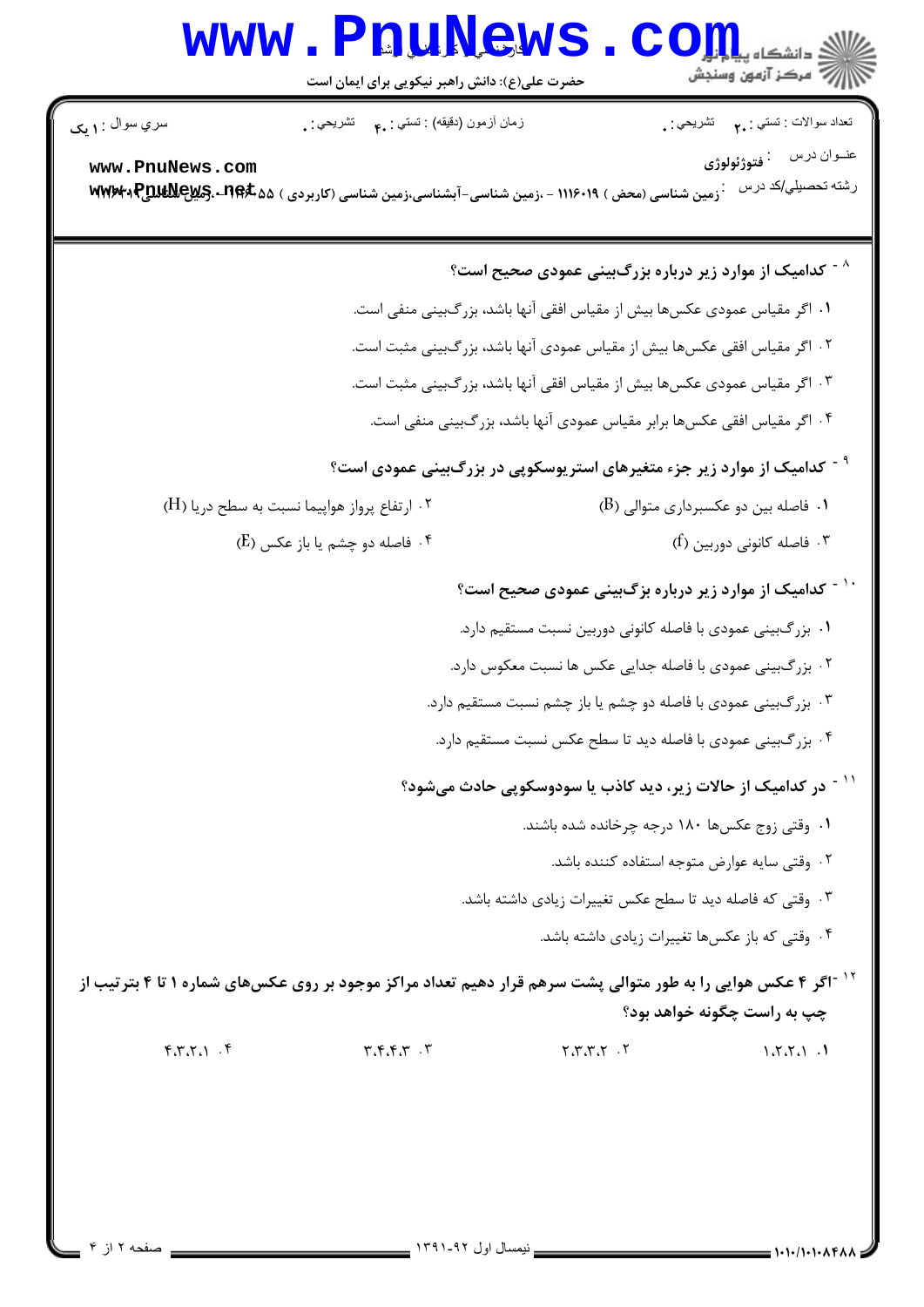## WWW.PnuNews.com

| سري سوال : <b>۱ يک</b>                                                                    | زمان أزمون (دقيقه) : نستي : .م         نشريحي : .                                                                             |                    | نعداد سوالات : تستي : . <b>م</b> تشريحي : <sub>.</sub>                                   |  |  |
|-------------------------------------------------------------------------------------------|-------------------------------------------------------------------------------------------------------------------------------|--------------------|------------------------------------------------------------------------------------------|--|--|
| www.PnuNews.com                                                                           |                                                                                                                               |                    |                                                                                          |  |  |
|                                                                                           | <sup>.</sup> زمین شناسی (محض ) ۱۱۱۶۰۱۹ - ،زمین شناسی-آبشناسی،زمین شناسی (کاربردی ) <b>۷۵×۳۹۶ لاس کی لایالیا به ۱۹۶۳</b> ۰ میل |                    | رشته تحصيلي/كد درس                                                                       |  |  |
|                                                                                           |                                                                                                                               |                    |                                                                                          |  |  |
|                                                                                           |                                                                                                                               |                    | <sup>۱۳ -</sup> کدامیک در مورد نشانههای بارز موجود در عکسهای هوایی صحیح است؟             |  |  |
|                                                                                           | ۰۱ جادههای آسفالت شده نسبت به جادههای خاکی تن تیرهتری دارند.                                                                  |                    |                                                                                          |  |  |
|                                                                                           | ۰۲ در مناطق با پستی و بلندی زیاد، شیب راه آهن بیشتر از جاده است.                                                              |                    |                                                                                          |  |  |
|                                                                                           | ۰۳ رنگ و بافت خاکبرداری ها با نواحی اطراف بصوت یکنواخت است.                                                                   |                    |                                                                                          |  |  |
|                                                                                           |                                                                                                                               |                    | ۰۴ اگر واریزهها گسترش زیادی نداشته باشد، بافت آنها منظم خواهد بود.                       |  |  |
| <sup>۱۴ -</sup> در جایی که رودخانه فاقد جهت جریان اصلی باشد، چه نوع آبراههای تشکیل میشود؟ |                                                                                                                               |                    |                                                                                          |  |  |
|                                                                                           | ۰۲ آبراهههای راستگوشهای                                                                                                       |                    | ۰۱ آبراهههای حلقوی                                                                       |  |  |
|                                                                                           | ۰۴ آبراهههای شاخهای                                                                                                           |                    | ۰۳ آبراهههای داربستی                                                                     |  |  |
|                                                                                           |                                                                                                                               |                    | <sup>۱۵ -</sup> آبراهههای شعاعی متمایل به مرکز در چه مناطقی پدید میآیند؟                 |  |  |
|                                                                                           | ۰۲ مخروطهای آتشفشانی با سنگهای مقاوم                                                                                          |                    | ۰۱ گنبدهای فرسایش یافته با هستههای نامقاوم                                               |  |  |
|                                                                                           | ۰۴ سنگ های آذرین درونی همانند باتولیتها<br>۰۳ طبقات افقی و چین خورده رسوبی نواحی بالا آمده                                    |                    |                                                                                          |  |  |
|                                                                                           |                                                                                                                               |                    | <sup>۱۶ -</sup> توپوگرافی عکسالعمل سنگ@ را در برابر کدامیک از عوامل زیر نشان میدهد؟      |  |  |
| ۰۴ دگرگونی                                                                                | ۰۳ فرسایش                                                                                                                     | ۰۲ هوازدگی         | ۰۱ نیروهای تکتونیکی                                                                      |  |  |
|                                                                                           |                                                                                                                               |                    | <sup>۱۷ -</sup> کدامیک از موارد زیر درباره سنگ آهک و دولومیت در برابر فرسایش نادرست است؟ |  |  |
|                                                                                           |                                                                                                                               |                    | ۰۱ در مناطق مرطوب، سنگهای کربناته به علت انحلال مستعد فرسایشاند.                         |  |  |
|                                                                                           |                                                                                                                               |                    | ۰۲ مقاومت سنگـهای کربناته به ضخامت لایهها و درجه خلوص آنها بستگی دارد.                   |  |  |
|                                                                                           | ۰۳ سنگ آهک و دولومیت در صورت خلوص، در عکسهای هوایی به رنگ روشن دیده میشوند.                                                   |                    |                                                                                          |  |  |
|                                                                                           | ۰۴ آهکهای تودهای و دولومیتها در مناطق خشک تشکیل خطالقعرها و نواحی پست را میدهند.                                              |                    |                                                                                          |  |  |
| <sup>۱۸ -</sup> تشخیص کدامیک از دگرگونیها در عکسهای هوایی تا حدودی آسانتر صورت میگیرد؟    |                                                                                                                               |                    |                                                                                          |  |  |
| ۰۴ دگرگونی اصابتی                                                                         | ۰۳ دگرگونی تدفینی                                                                                                             | ۰۲ دگرگونی مجاورتی | ۰۱ دگرگونی ناحیهای                                                                       |  |  |
| <sup>۱۹ -</sup> کدامیک از موارد زیر از نشانههای نمایش <u>غیر</u> مستقیم نم <u>یباشد؟</u>  |                                                                                                                               |                    |                                                                                          |  |  |
|                                                                                           | ٠٢ ضخامت لايهها                                                                                                               |                    | ٠١ طرح رخنمون                                                                            |  |  |
|                                                                                           | ۰۴ شیب و امتداد                                                                                                               |                    | ۰۳ طرح آبراهها و طرح توپوگرافي                                                           |  |  |
|                                                                                           |                                                                                                                               |                    |                                                                                          |  |  |